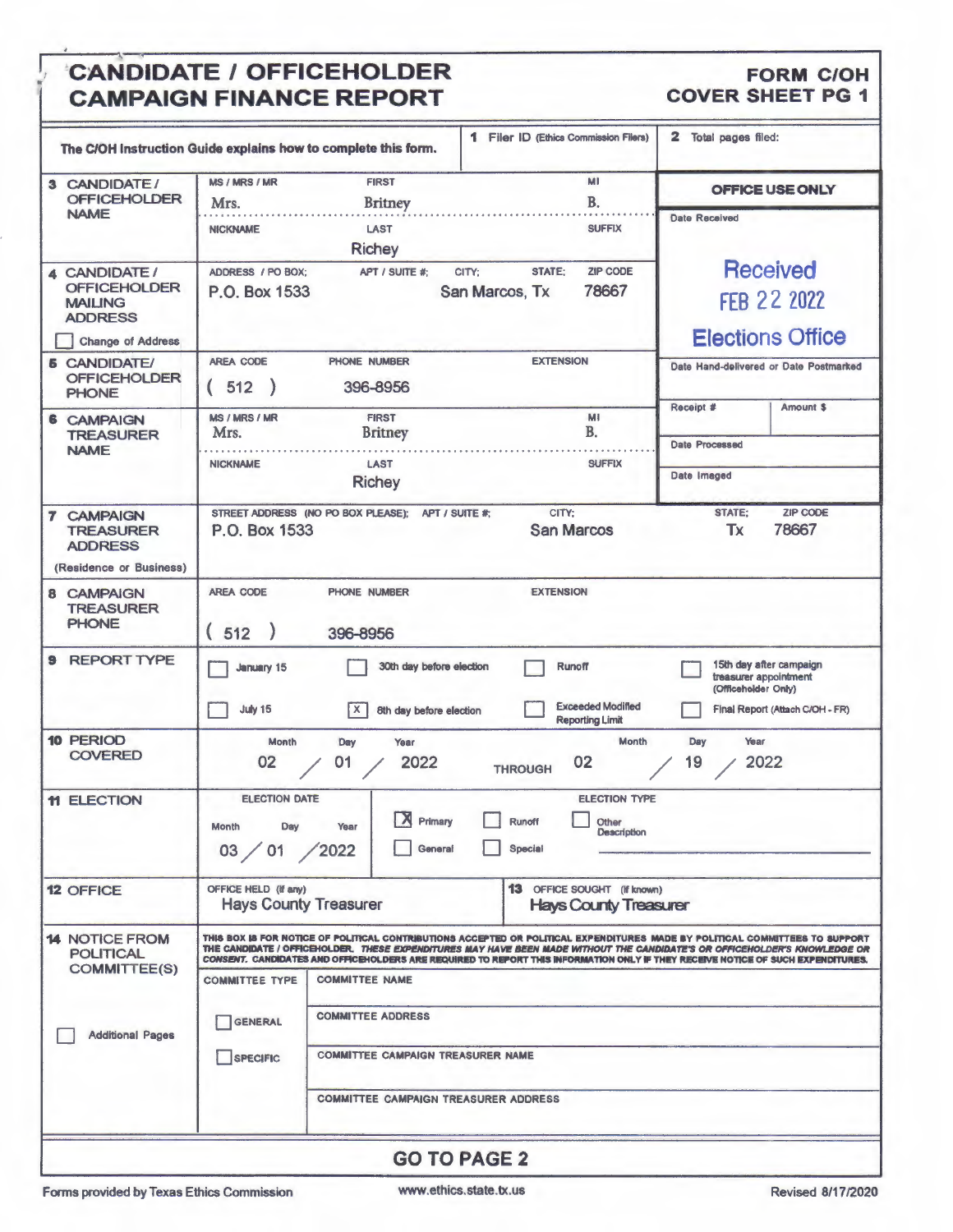#### **CANDIDATE / OFFICEHOLDER** CAMPAIGN FINANCE PEROPT

# FORM C/OH<br>COVER SHEET PG 2

| CAMPAIGN FINANCE REPORT                                                                                                                                                        |                                                                                                                                                                                                                                                                                              |
|--------------------------------------------------------------------------------------------------------------------------------------------------------------------------------|----------------------------------------------------------------------------------------------------------------------------------------------------------------------------------------------------------------------------------------------------------------------------------------------|
|                                                                                                                                                                                | 16 Filer ID (Ethica Commission Filers)                                                                                                                                                                                                                                                       |
| 1.<br>TOTAL UNITEMIZED POLITICAL CONTRIBUTIONS (OTHER THAN<br>PLEDGES, LOANS, OR GUARANTEES OF LOANS, OR<br>CONTRIBUTIONS MADE ELECTRONICALLY)                                 | \$                                                                                                                                                                                                                                                                                           |
| 2.<br><b>TOTAL POLITICAL CONTRIBUTIONS</b><br>(OTHER THAN PLEDGES, LOANS, OR GUARANTEES OF LOANS)                                                                              | \$                                                                                                                                                                                                                                                                                           |
| 3.<br>TOTAL UNITEMIZED POLITICAL EXPENDITURE.                                                                                                                                  | \$                                                                                                                                                                                                                                                                                           |
| <b>TOTAL POLITICAL EXPENDITURES</b><br>4.                                                                                                                                      | \$                                                                                                                                                                                                                                                                                           |
| 5.<br>TOTAL POLITICAL CONTRIBUTIONS MAINTAINED AS OF THE LAST DAY<br>OF REPORTING PERIOD                                                                                       | 581.30<br>\$                                                                                                                                                                                                                                                                                 |
| 6.<br>TOTAL PRINCIPAL AMOUNT OF ALL OUTSTANDING LOANS AS OF THE<br>LAST DAY OF THE REPORTING PERIOD                                                                            | \$3,750.27                                                                                                                                                                                                                                                                                   |
| Signature of Candidate or Officeholder                                                                                                                                         |                                                                                                                                                                                                                                                                                              |
|                                                                                                                                                                                |                                                                                                                                                                                                                                                                                              |
| <b>LAURA NAVA</b><br><b>NOTARY PUBLIC</b><br><b>STATE OF TEXAS</b><br>MY COMM. EXP. 09/25/24<br>NOTARY ID 12633164-6<br>Britney Richey<br>Sworn to and subscribed before me by | this the 22nd day of February                                                                                                                                                                                                                                                                |
| Laura Nava                                                                                                                                                                     |                                                                                                                                                                                                                                                                                              |
|                                                                                                                                                                                | I swear, or affirm, under penalty of perjury, that the accompanying report is true and correct and includes all information<br>required to be reported by me under Title 15, Election Code.<br>Please complete either option below:<br>to certify which, witness my hand and seal of office. |

| <u>Auura Mura</u>                       |                  | Laura Nava                                 |                         |         | Notary       |           |
|-----------------------------------------|------------------|--------------------------------------------|-------------------------|---------|--------------|-----------|
| Signature of officer administering oath |                  | Printed name of officer administering oath |                         |         |              |           |
|                                         |                  | OR                                         |                         |         |              |           |
| (2) Unsworn Declaration                 |                  |                                            |                         |         |              |           |
| My name is _                            |                  |                                            | and my date of birth is |         |              |           |
| My address is                           |                  |                                            |                         |         |              |           |
|                                         | (street)         |                                            | (city)                  | (state) | (zip code)   | (country) |
| <b>Executed in</b>                      | County, State of | . on the                                   | day of                  | (month) | 20<br>(year) |           |
|                                         |                  |                                            |                         |         |              |           |

Signature of Candidate/Officeholder (Declarant)